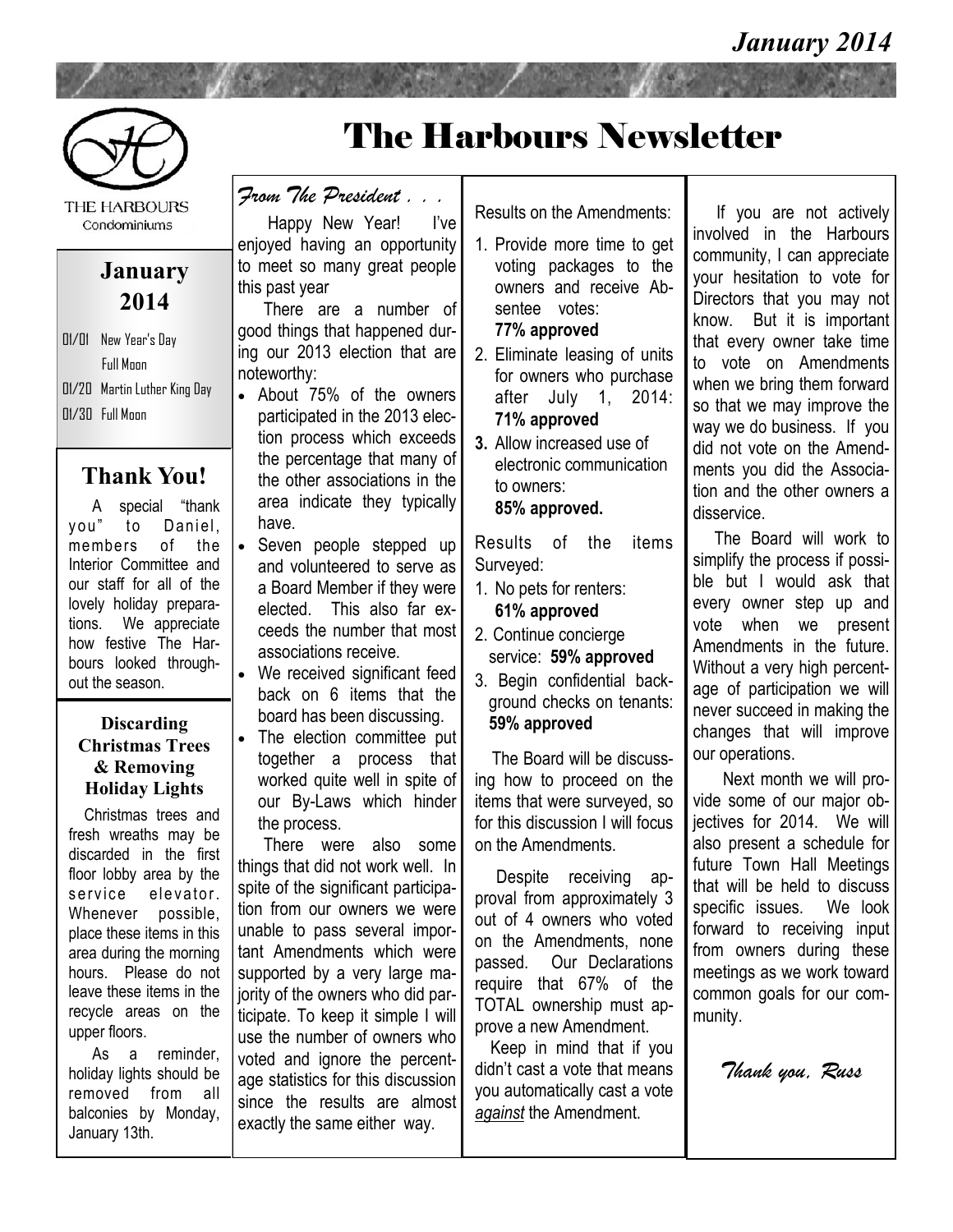



# The Harbours Newsletter

#### **Concierge Service**

 Concierge service with Securitas started in December. Securitas and Daniel are currently interviewing applicants for a permanent placement of a concierge at The Harbours. In the interim Ian is working with our staff and the Board to establish the procedures that Securitas will continue to provide on a daily basis.

 We now have a direct line for the concierge. You may contact the concierge during the hours they are scheduled to work at:

#### **812-704-2328**

 The hours of service that Securitas will be on staff at The Harbours:

#### **Sunday - Friday: 5:00 pm - 9:00 pm Saturday: 6:00 pm - 10:00 pm**

 The procedure for a concierge to allow someone to enter the building who does not have a FOB and the person is unable to access a condo using the remote access system are:

- Allow the person to enter the lobby
- Ask who they are here to visit
- Contact the owner/tenant using the current contact list
- Admit or deny access based on the owner or tenant's instructions.

The concierge has assigned duties and may not always be available at the front desk. Consider calling the concierge before you head downstairs and ask when they will be available for you to pick up a package.

#### **FOBS**

 During our Annual Meeting we received comments regarding the cost of FOBS. Daniel has since researched the market and located a FOB at a lower cost. After the current inventory is depleted, the next purchase will be from the new vendor at a reduced rate.

#### **Maintenance Issues**

We completed the clean-out of all drain lines in December. We hope that this procedure will minimize the water intrusion problems that have occurred in the past due to backed up drain lines in the kitchen sinks.

The Building and Grounds Committee and Daniel remain committed to researching and implementing preventive measures to reduce our water intrusion problems.

## **Pet Registration Required**

 At the annual HOA meeting the majority of homeowners who responded to the survey question: "*Should tenants be allowed to have pets"* voted "No." Tenants who register their pet before February 1st will be grandfathered in. After February 1st, no renters will be allowed to have a pet that was not registered before this date.

 Owners are also required to register their pets, so please contact the office about registering your pets.

 When you register your pet you'll receive a sticker to place next to your front door. The sticker should notify emergency and/or maintenance personnel that there is pet inside the condo should an emergency occur.

*Love your dog?* 

*Love your cat?*

 *Register your pet today!*

#### **Capital Improvement Projects**

 The following projects are scheduled to be completed during the first quarter of 2014:

- New tile in the 3rd, 4th, 5th and 6th floor service area lobbies
- Replace hallway lighting with high efficiency lights
- Hallway painting in service areas
- Extend the awning over the service elevator entrance
- Interior upgrades
- Water Alarms for condos

Update on the Building Exterior: the Building & Grounds committee is currently meeting with a few engineering firms that have supervised similar projects to gain their perspective. Meetings will be scheduled between the B&G committee, engineers and Dryvit representatives to assess the condition of our building.

 The goal is to have a resolution to all of the issues and that the project will begin no later than June.

 Prior to making final decisions the B&G Committee will hold a Town Hall Meeting to give the owners an opportunity to review the project design and ask questions.

Maintenance Personnel: Daniel and the Building & Grounds committee will schedule our Maintenance Personnel to work on some of the Capital Improvement Projects throughout the year. This will provide an efficient use of our staff while extending the monies allocated for Capital Improvement Projects.

 The hours our staff spend on these projects will be tracked and the financial impact shown on our quarterly financial statements.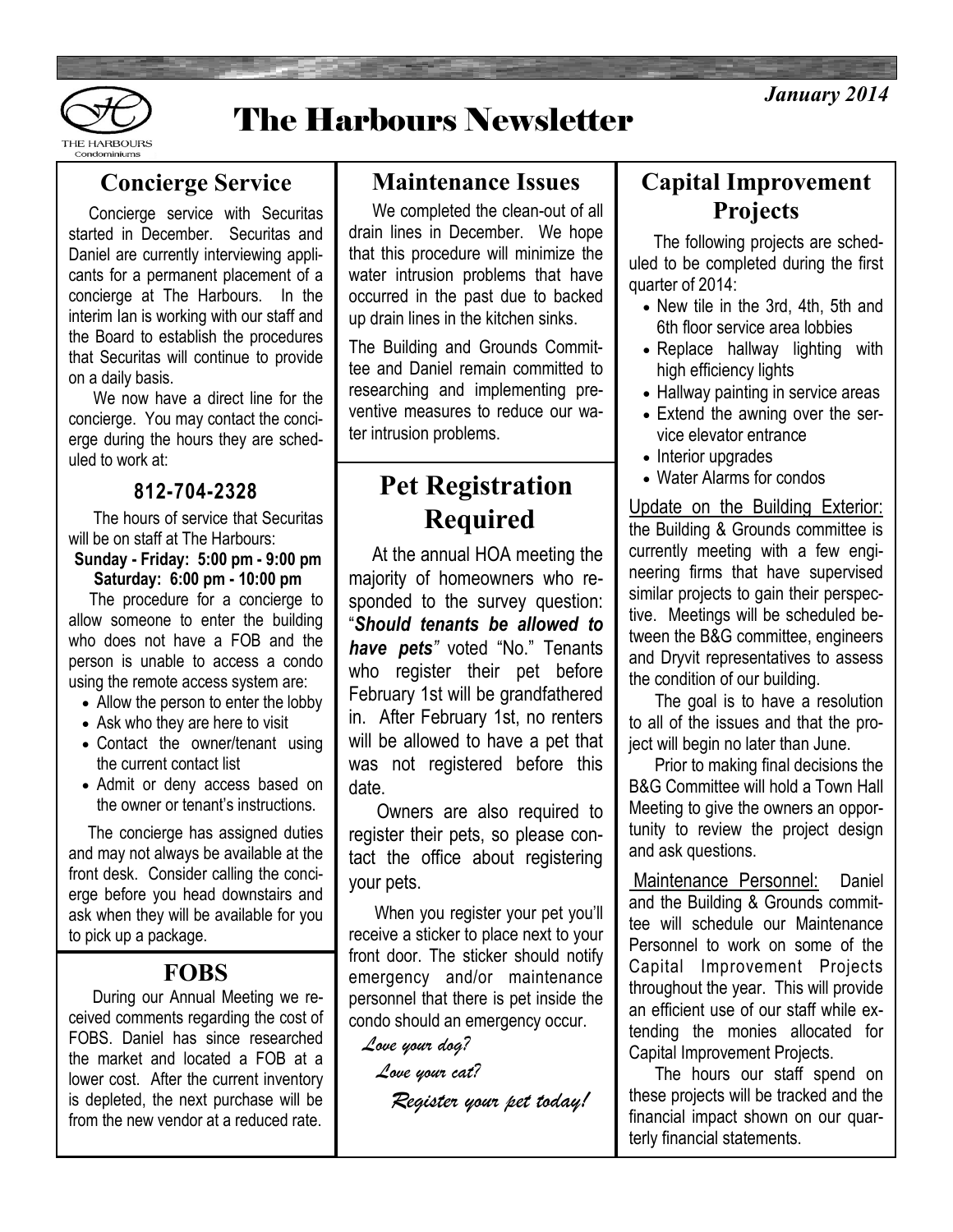



## The Harbours Newsletter

#### **Sewage Bills**

 In 2008, the City of Jeffersonville and EPA (Environmental Protection Agency) entered into an agreement concerning the municipality's obligation to improve the sewer system. This agreement was made to reduce the amount of raw sewage that was being discharged into the Ohio River.

 As a result, our sewer expense has increased dramatically over the past two years and we estimate it will increase an additional 15% in 2014. Basically, for every \$1 we spend on water, we are charged \$2.50 for sewer costs. This rate will continue to climb over the next few years.

 I would like to challenge all residents to perform the following test on your toilet bowls this month…

#### *"TOILET LEAK TEST" from the Louisville Water Company:*

• Remove the toilet tank lid.

• Place 10 ten drops of food coloring in the tank. Red or green work best.

• Replace the lid.

 Do not flush the toilet for the remainder of the night.

 Check the toilet bowl the next morning. If food coloring shows up in the bowl, you have a leak that needs to be repaired.

 If you discover that you have a leak, please inform the office so that we can work with you on a solution!

 Our budget for sewer expense this year is **\$65,250.** Unless we incorporate conservation measures, that cost may increase. This literally means that we have money going down the drain!

 Thanks for doing your part to help us remain in budget and not spend money unnecessarily.

Chuck Fugate, Treasurer

#### **Access to Units**

 We recently had several water intrusions and Board Members & staff were trying to access units to determine if there was any damage in those units. In one incident there were 8 units that needed to be accessed and no one was home.

 If you've recently changed your locks or installed a new system that provides access by a code, please remember to provide a new key or access code to the office. It could make the difference between a \$10,000 cost or \$100,000 cost to the HOA. Reliable access to units is greatly appreciated when these instances occur.

## **Light Up The Harbours**

 Thanks to everyone who put up those great Holiday lights on their balcony. If you have an idea on how to make our building spectacular during Thunder Over Louisville, please send your comments to Daniel.

 Perhaps next year we will have more participation from owners and tenants and we'll make Clark Griswold jealous!

#### **Committees**

 The Board will be working with the Committee Chairpersons over the next few weeks to fill open positions.

 If you're interested in joining a committee, please contact Daniel or the Chairperson of the committee you are interested in working with.

 A list of the committees is located on The Harbours website at

www.theharbours.com

## **Election of Officers**

 The Board will hold it's first meeting of the new year on January 9th. During that meeting the Officers will be elected. A list of those appointments will be posted on our website.

### **Charities**

 "Thank you" to everyone who donated to the charities The Harbours sponsored this Holiday Season. Many coats were donated to "The Coats For Kids Foundation".

 Several donations were also forwarded to the "Wounded Warrior Project" and "Coats for Kids Foundation".

 Thank you again for your generous donations.

### **Hallway Temperatures**

 In an effort to reduce our utility costs, we have set the thermostats in the hallways at 65 degrees. We will monitor temperatures and try to keep the building as comfortable as possible without spending too much money on heating our hallways.

 If you find an area that is either too warm or too cold, please contact the office and we will try to correct the problem.

#### **After Hours Maintenance**

 If you have a maintenance emergency please call **812-288-1100**. We have personnel available to assist with most after hour emergencies.

 If your maintenance emergency is not the result of an HOA-related incident, you will be billed for time and materials for the service call and parts.